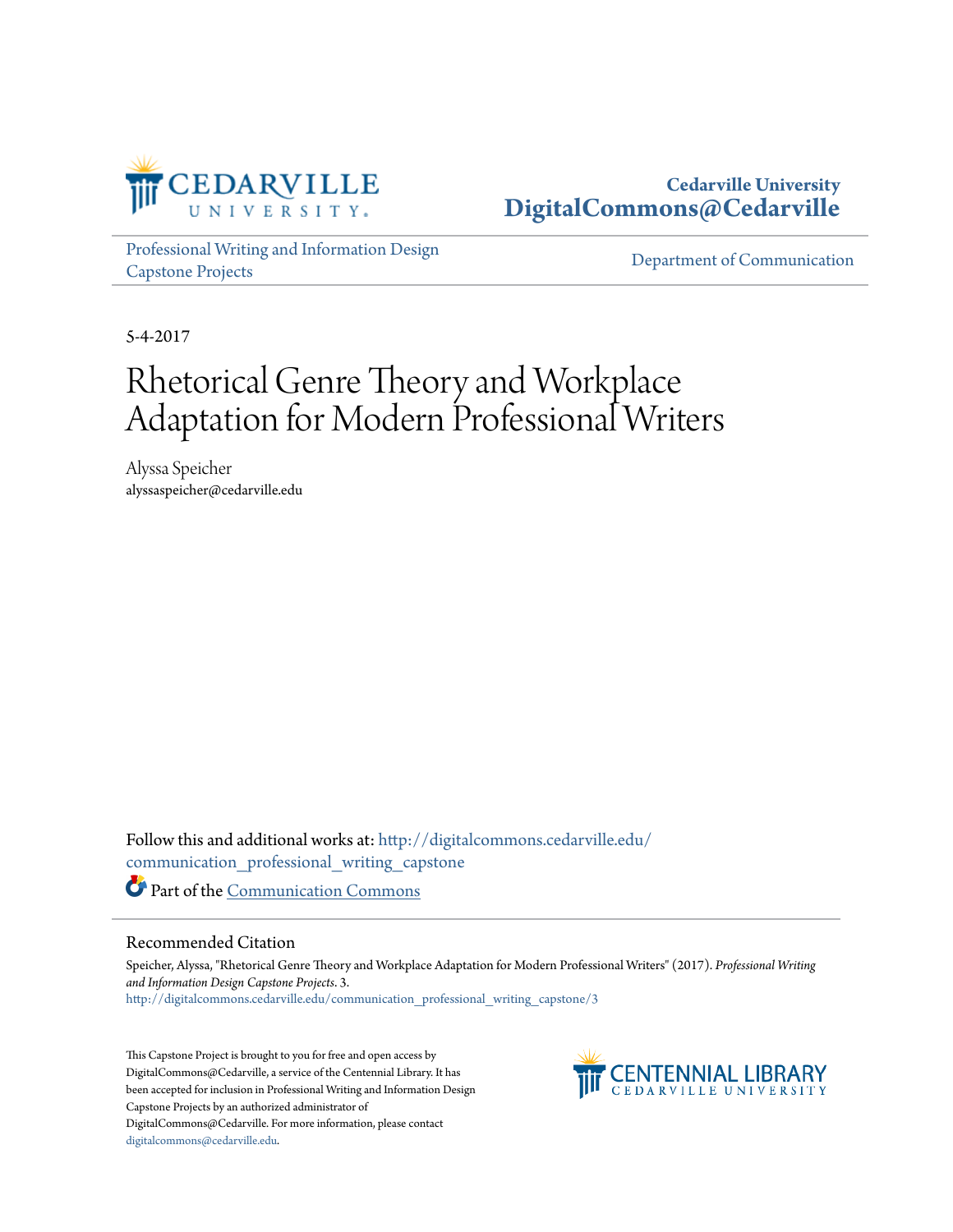## **Rhetorical Genre Theory and Workplace Value for Modern Professional Writers**

By Alyssa Speicher

## **Introduction**

The professional writing field is constantly changing. As technology and business develop and adapt to a changing world, the tasks and writing of professional writers must adapt as well. Professional writers no longer solely write reports or technical documentation; they can write blog posts, web content, memos, emails; they can design content and information for marketing or usability; and they can edit any form of content for the organization in which they work.

Not only do the types of writing change, but the variety expected from professional writers also changes. Some professional writers specialize in one form of writing, but most are expected to reproduce many forms of communication in their everyday workplaces. It is crucial that professional writers be flexible and adaptable.

However it can be challenging to be well versed in so many different forms of communication because elements from one form can overlap into another. In some situations, professional writers can even have difficulty determining what form their writing should take, and it is the job of the professional writer to discern the best possible way to communicate for the audience and situation.

Scholars suggest that rhetorical genres are an effective tool for modern professional writers. In this article, I use the rhetorical genre theory to demonstrate how genres can help professional writers choose the appropriate form of communication for any given workplace-writing situation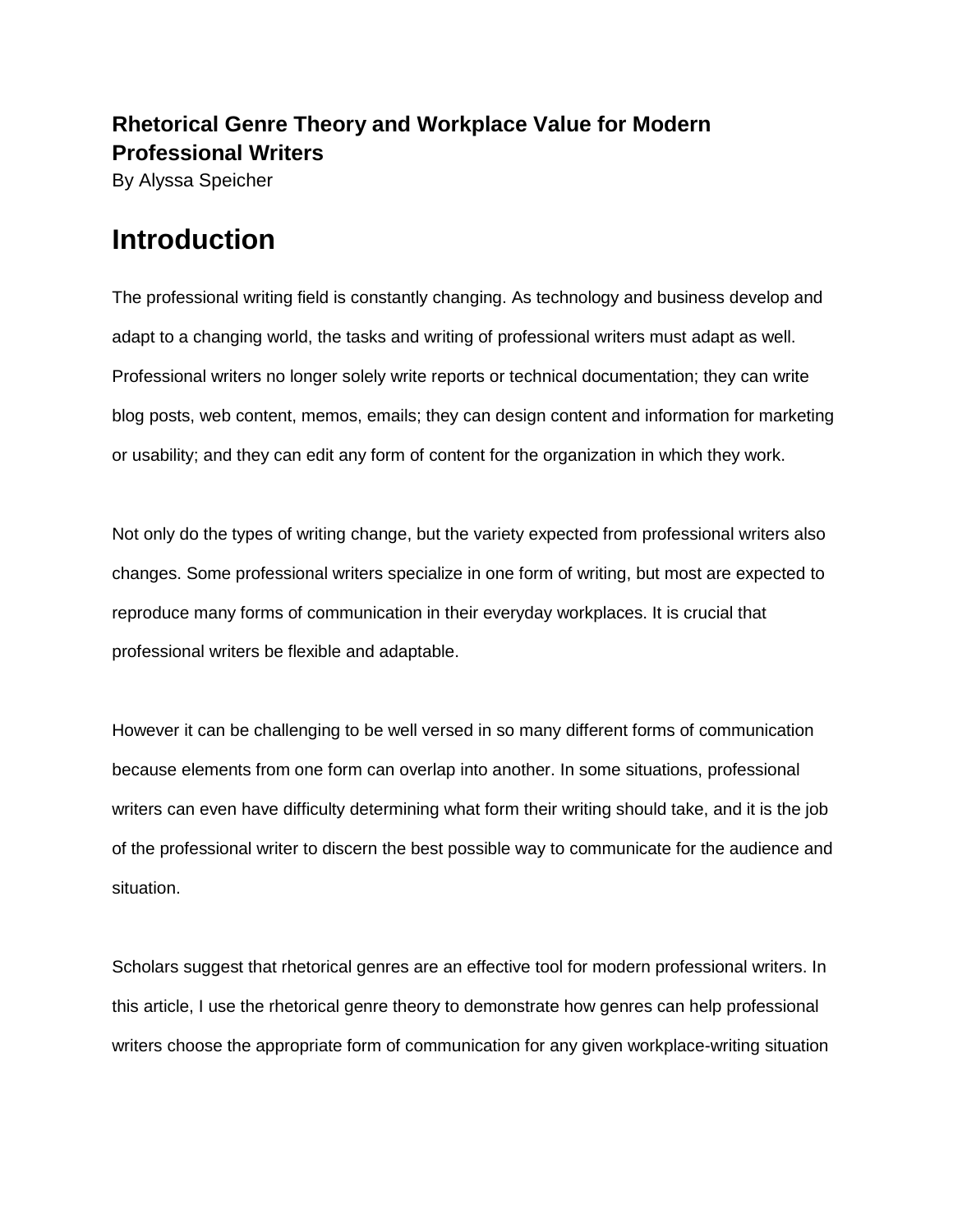when they consider their audience, context, and purpose. I also suggest how professional writers can use rhetorical genres to add value to their workplace.

## **Literature Review**

People usually think of genres as ways to categorize entertaining stories, whether those stories be told by novels or movies. This approach views genres as guidelines and checklists for elements that will identify what type of story is being told. When trying to apply this approach to workplace writing, it is easy to think that what makes a document a certain type of document is its structure, style, and form.

Although structure, style, and form are all important factors of workplace genre, the rhetorical genre theory asserts that genres are more than their stylistic elements and serve for more useful purposes than simple document classification. The rhetorical genre theory dictates that genres have a communicative function, mediating and formative power, dynamism, communal value, and intermediary power. Therefore, the rhetorical genre theory defines genre as a social action that emerges from recurring rhetorical situations and can define a community's communication.

## **COMMUNICATIVE FUNCTION**

Genres are ultimately used to communicate with others in a social situation (Artemeva 2008; Cirocki 2010; Frow 2007; Lewis 2016; Miller 1984; Schryer and Spoel 2005; Yeung 2007). The rhetorical genre theory recognizes that the purpose of writing exists in one's ability to communicate with others (Cirocki 2010; Miller 1984), so the rhetorical genre theory rests on defining genre as a social action.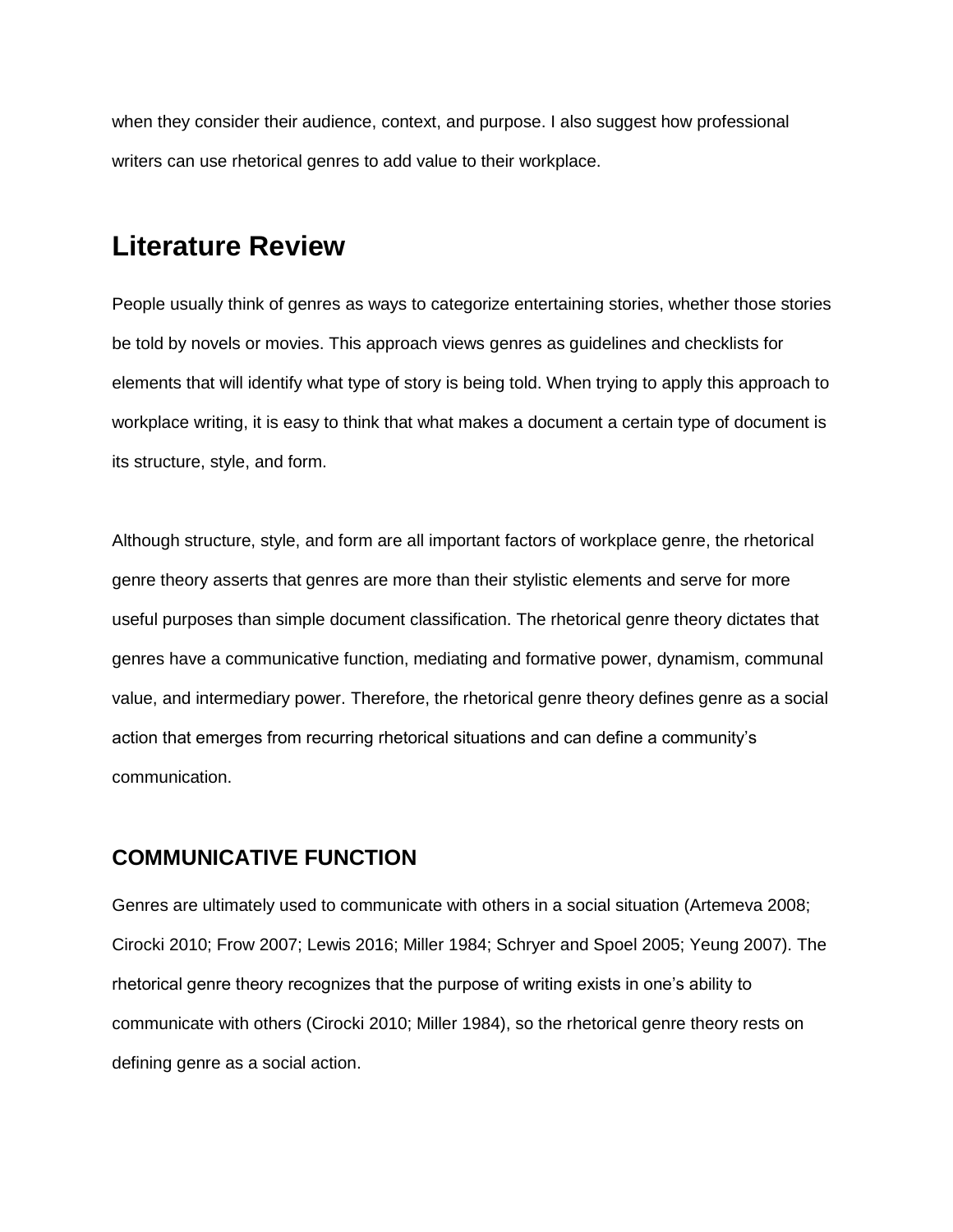#### **Genre as Social Action**

In her revolutionary 1984 article, *Genre As Social Action*, Carolyn Miller states that, "genre must be centered not on the substance or the form of discourse but on the action it is used to accomplish." She goes on in her article to define genre as a "typified rhetorical action based in recurrent situations" (p. 151). This means that genres emerge as rhetorical situations repeat themselves.

Many other scholars recognize the importance and implications of this definition of genre. In his argument that genre is an effective tool to teach ESL learners grammar, Cirocki notes, "Language written within a genre produces a social activity" (2010, p. 19). Other scholars build their arguments based on rhetorical genre theory and the idea that communication and discourse are primarily actions and not representations (Artemeva 2008; Frow 2007; Luzon 2005). Because genres emerge from recurrent rhetorical situations, they are social, communicative actions used to address a situation.

#### **Recurrent Rhetorical Situations and Typified Social Action**

Rhetorical situations consist of a document's audience, purpose, and context (Miller 1984; Schryer and Spoel 2005; Lewis 2016). When rhetorical situations recur, the social documents written or designed to address the situation share the same audience, purpose, and context. From this rhetorical situation, genre is born (Miller 1984). Since genres exist through similarities of rhetorical actions across time, genres can be identified only through recurrence (Artemeva 2008).

Miller argues that "rhetorical situation is not a material and objective but a social construct" (1984, p. 157). This lends itself to the idea that genre is in fact a social action. Writers take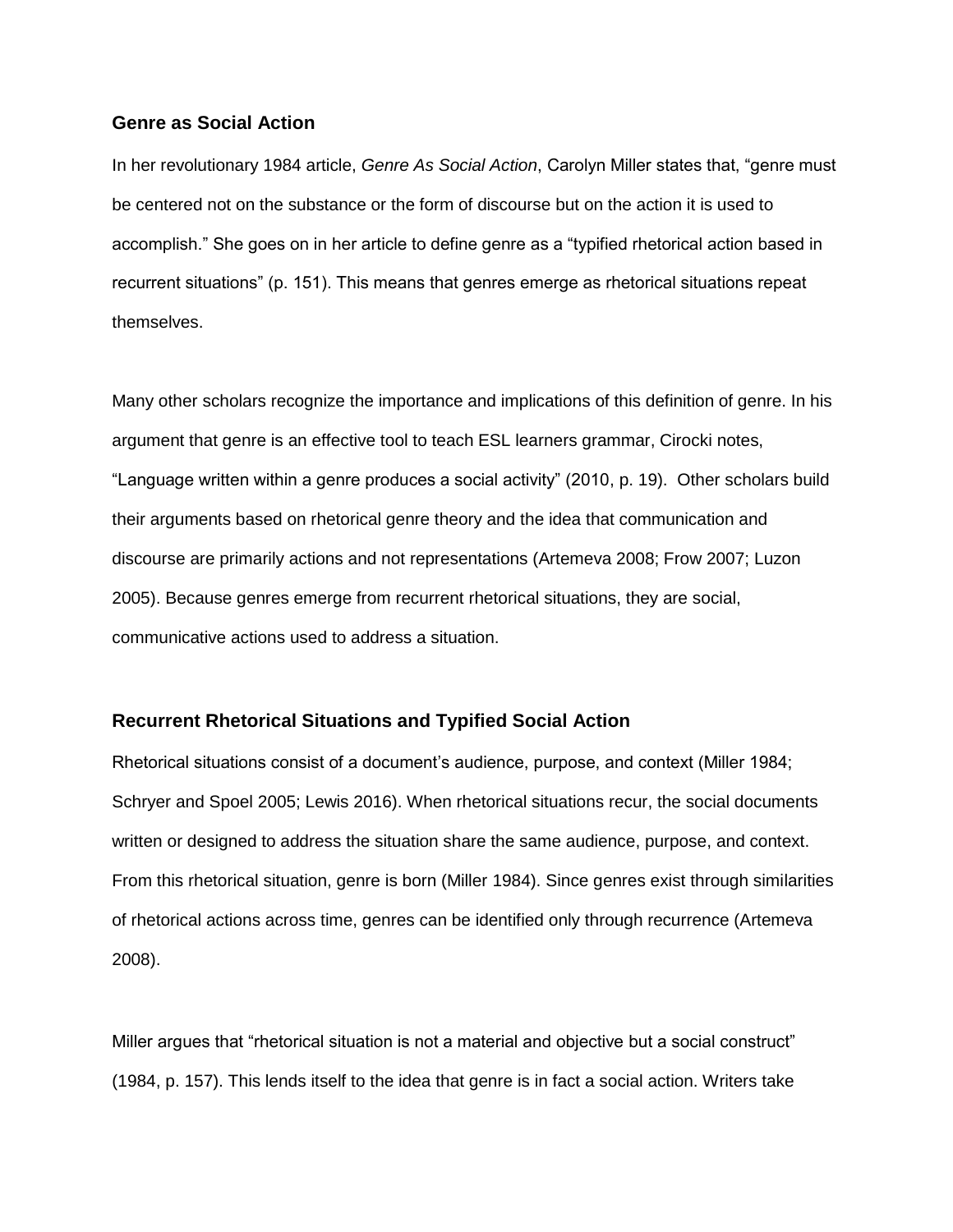action to meet the needs of the audience and their own purpose, so rhetorical genres act to meet both the recurrent needs of the audience and the writer's recurrent purpose (Frow 2007; Lewis 2016; Miller and Fahnestock 2013). Because of this, the recurrent rhetorical action produces typified social action that is necessarily socially constructed. Miller says, "successful communication would require that the participants share common types" (1984, p. 157). These "types" refer to participants in the rhetorical situation. For example in business writing, a type would be an employee writing a document for their fellow coworkers. These types help to further define the rhetorical situation, so typified social action can also be understood as socially and rhetorically constructed communication (Berkenkotter 2001; Luzon 2005; Miller 1984).

#### **Social Motives**

The final aspect that guides genre as a social and communicative action is the author's motives. Motives for communication are inherently social (Lewis 2016; Miller 1984). For example, writers are motivated to produce writing because they want to share their ideas with others.This social motivation leads to the social action of writing within a genre to address the recurring rhetorical situation (Frow 2007; Lewis 2016; Miller 1984; Yeung 2007).

### **DUALITY OF GENRE**

Genres also have a twofold purpose. In their work on genre from a sociocognitive perspective, Carol Berkenkotter and Thomas Huckin (1993) articulate this purpose as genre's "duality." They say, "As we draw on genre rules to engage in professional activities, we constitute genres and simultaneously reproduce these structures" (p. 478). When we constitute genres, we are using them as mediating tools and also reproducing and forming other genres (Berkenkotter and Huckin 1993; Frow 2007; Luzon 2005; Schryer and Spoel 2001; Yeung 2007).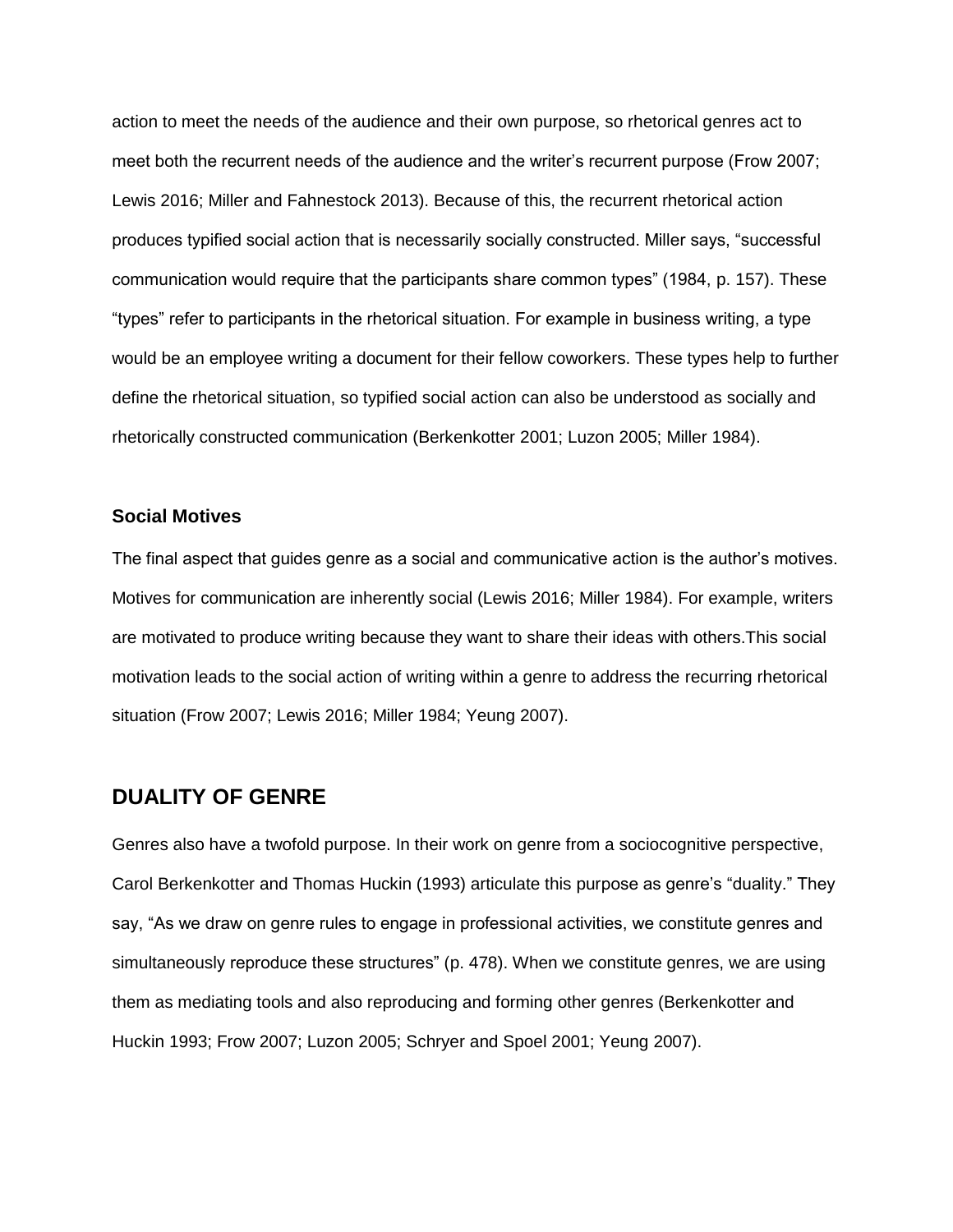#### **Mediating Tools**

Genres, as understood with rhetorical genre theory, are tools for mediating social activities (Frow 2007; Luzon 2005; Schryer and Spoel 2005). Genres mediate between ideas and content and then context and situation (Frow 2007; Schryer and Spoel 2005). In 2007, John Frow recognized that "genre is a mediating structure between texts and the situations in which they operate" which means that genres give ideas and content a structure that makes sense for the rhetorical situation they enter (p. 1630). When we use genres, we are mediating between purpose and context, so genres mediate their own rhetorical situation. Therefore, we constitute a genre when we write within that genre.

#### **Formative Power**

Although genres have a mediating capacity, they simultaneously have a formative power (Berkenkotter and Huckin 1993; Frow 2007; Luzon 2005; Yeung 2007). Fundamentally, this means that as we use a genre, we make more documentation of that genre (Berkenkotter and Huckin 1993) and then we use that new addition to help evolve the genre (Yeung 2007). As rhetorical situations evolve, so do the genres; however, as genres evolve, so do the rhetorical situations. Therefore, rhetorical genres have a formative power that results from their ability to assign content meaning for a certain rhetorical situation (Frow 2007; Yeung 2007). So while genres do mediate, they also formulate and regenerate, creating two purposes that genres can accomplish.

### **DYNAMISM**

In her generic approach to defining the report for decision making, Carolyn Rude (1995) says, "A genre is not simply a template" (p. 177). Berkenkotter and Huckin (1993) described this characteristic of genre as dynamism. They asserted that since rhetorical situations--and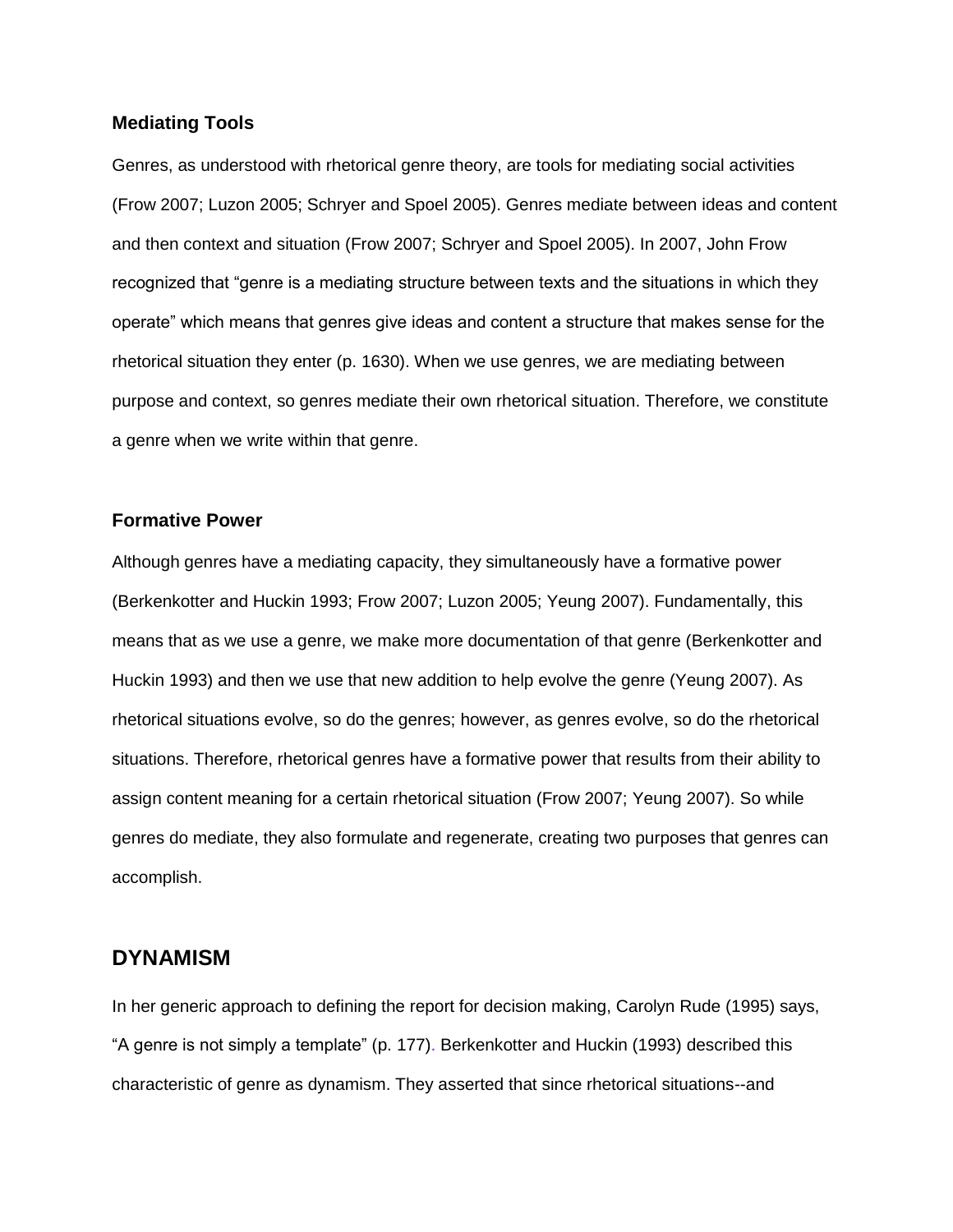consequently, genres--can change over time, genres adapt to their users' needs (Berkenkotter and Huckin 1993). Genres are necessarily dynamic; and therefore, they cannot rely on structure or substance (Lewis 2016; Schryer and Spoel 2005; Yeung 2007). Because of this, genres allow for flexibility and freedom.

## **GENERIC LIMITS**

Although genres are fluid and dynamic, they do have boundaries and limits. These boundaries unsurprisingly come from the genre's rhetorical situation. Genres have form and content considerations as well as contextual boundaries that are defined by their rhetorical audience.

#### **Form and Content**

Although genres are defined by their rhetorical situations, they can be identified by their form and content. Genres have parameters for their style, substance, organization, and form (Cirocki 2010; Kasperova 2016). Miller says, "form shapes the reader or listener to substance by providing instruction about how to perceive and interpret" (1984, pp. 159). Because of this, form and content are crucial to a genre's ability to create reliable meaning (Berkenkotter and Huckin 1993; Miller 1984).

Genres are conventionally structured, so in order to write within a genre, one must know the conventions (Cirocki 2010; Kasperova 2016). Beyond this, one must know what content and style is appropriate to include in a generic situation (Berkenkotter and Huckin 1993). It is the rhetorical situation which defines a genre's stylistic, substantial, and organizational parameters, so writers within a rhetorical genre must stick to those parameters.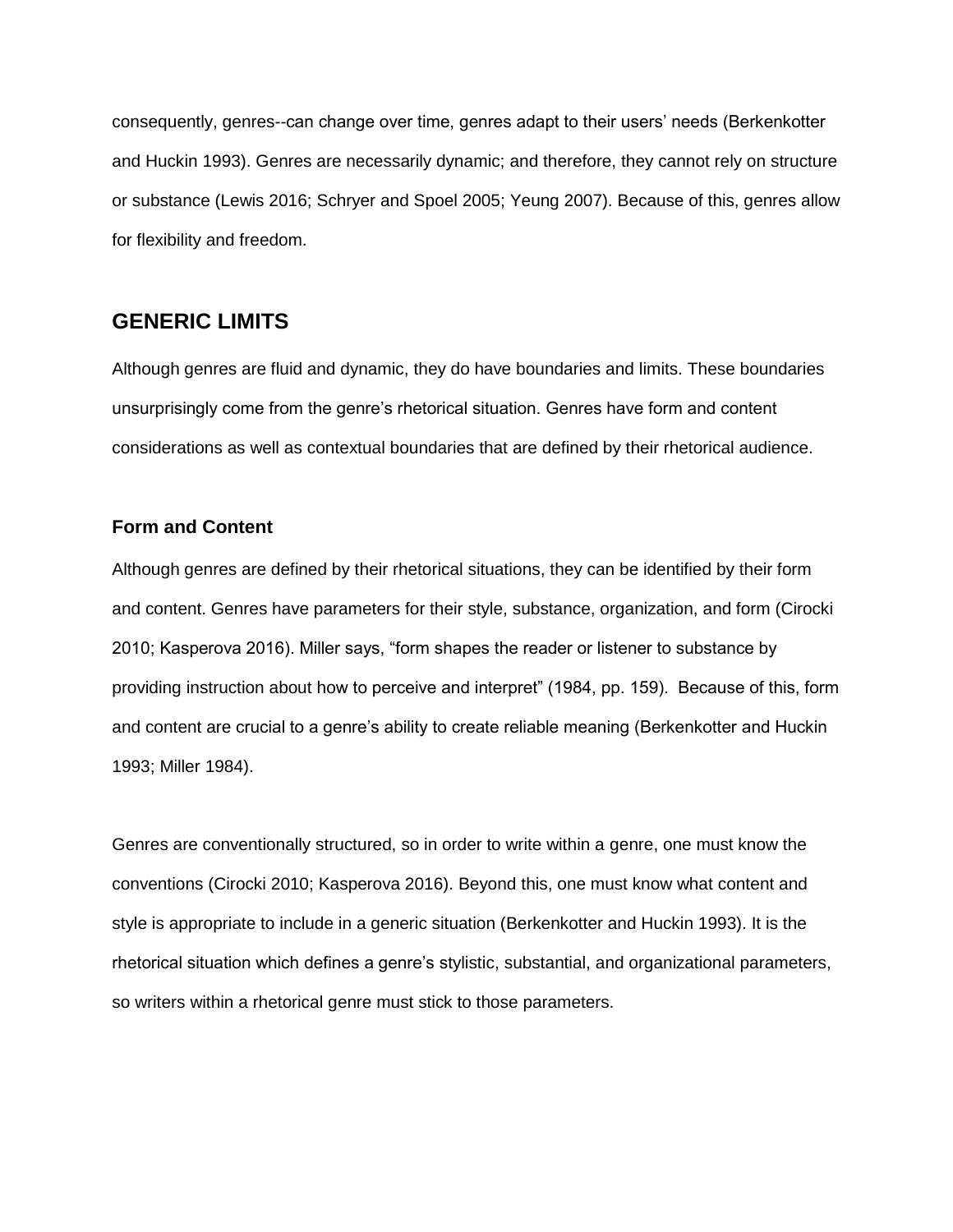#### **Contexts of Use**

Since a genre's form stems from the rhetorical situation, genre should start with context (Rude 1995). Contexts of use are the most important boundary of a rhetorical genre (Frow 2007; Kasperova 2016; Miller 1984; Rude 1995). Context allows genre to have meaning and is the first element that bounds the genre (Frow 2007; Miller 1984). Genres embody assumptions about the intended use of the document, so what is appropriate for the intended use determines the appropriate genre for that situation (Rude 1995).

### **COMMUNAL VALUE OF GENRE**

Since genres are bound by their contexts of use and function within recurring rhetorical situations, genres affect and are affected by the communities where they function. Genres become a symbolic structure and tool for a community, meaning genres signal content for their community (Berkenkotter 2001; Berkenkotter and Huckin 1993; Lewis 2016; Schryer and Spoel 2005; Yeung 2007). Genre simplifies complex material for its rhetorical network because it signals the form and content of communication (Kelly and Maddalena 2016). Consequently, genres help construct social structures and help shape communal activity because they become the socially expected form of communication for that recurring audience (Luzon 2005; Lewis 2016; Kelly and Maddalena 2016). Because of this, genres simultaneously embody and shape the values, strategies, and ideology of a community (Berkenkotter and Huckin 1993; Rude 1995).

The genres of a community reveal its values, norms, expectations, and epistemology (Berkenkotter and Huckin 1993; Schryer and Spoel 2005). Yeung (2007) found that, when asked to write within a genre, people used their knowledge of how to deal with situations in their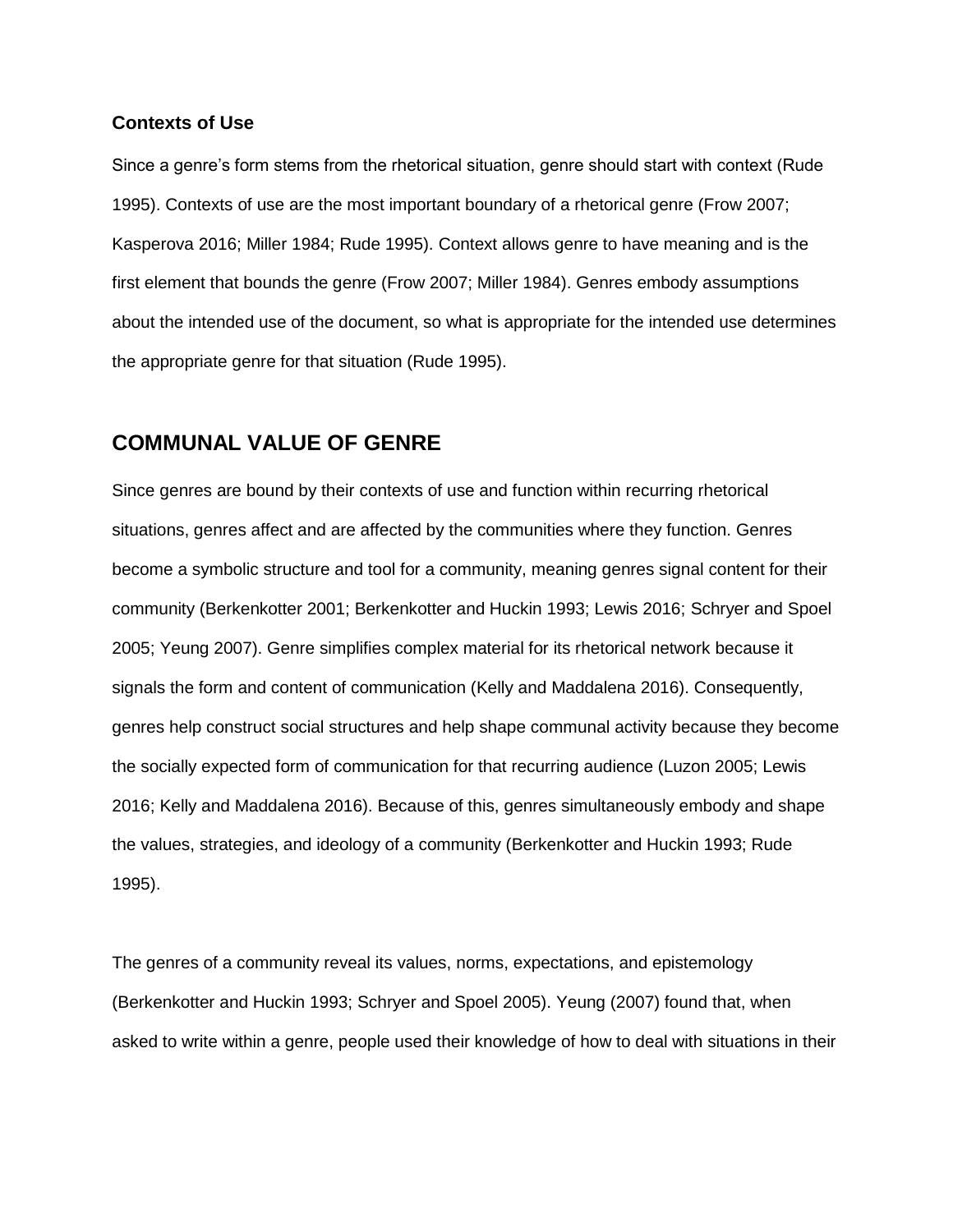community. Genres become an instinctive reaction to communicating within a community, and this instinctive reaction shows the expectations and values of that community.

Genres also shape the communication in a community. Not only do they establish the norms and expectations of the rhetorical audience, they also assign importance and meaning to information because they are predetermined symbolic structures that have meaning within their community (Kelly and Maddalena 2016; Rude 1995; Schryer and Spoel 2005).

Because communities form and are formed by their genres, it is crucial for newcomers to acclimate to existing genres in order to effectively communicate within a community (Schryer and Spoel 2005). This extends to the workplace; Berkenkotter (2001) says, "professions are organized by genre systems and their work is carried out through genre systems," and later says that genre studies help one to adapt to new situations professionally (p. 327).

### **INTERMEDIARY GENRE**

Rhetorical genre theory also addresses how genres interact with other genres (Berkenkotter 2001, Miller and Fahnestock 2013; Schryer and Spoel 2005; Tachino 2005). Rude (1995) accurately says that "different genres reflect different methods of inquiry...outcomes differ because goals and problems vary between genres." However, Schryer and Spoel (2005) assert that some genres exist in relationship to other genres, and Tachino believes that "any genre can be used as an intermediary between other genres" (2005, p. 457). Therefore, although genres address different rhetorical situations, there are intermediary genres that can work to address different genres.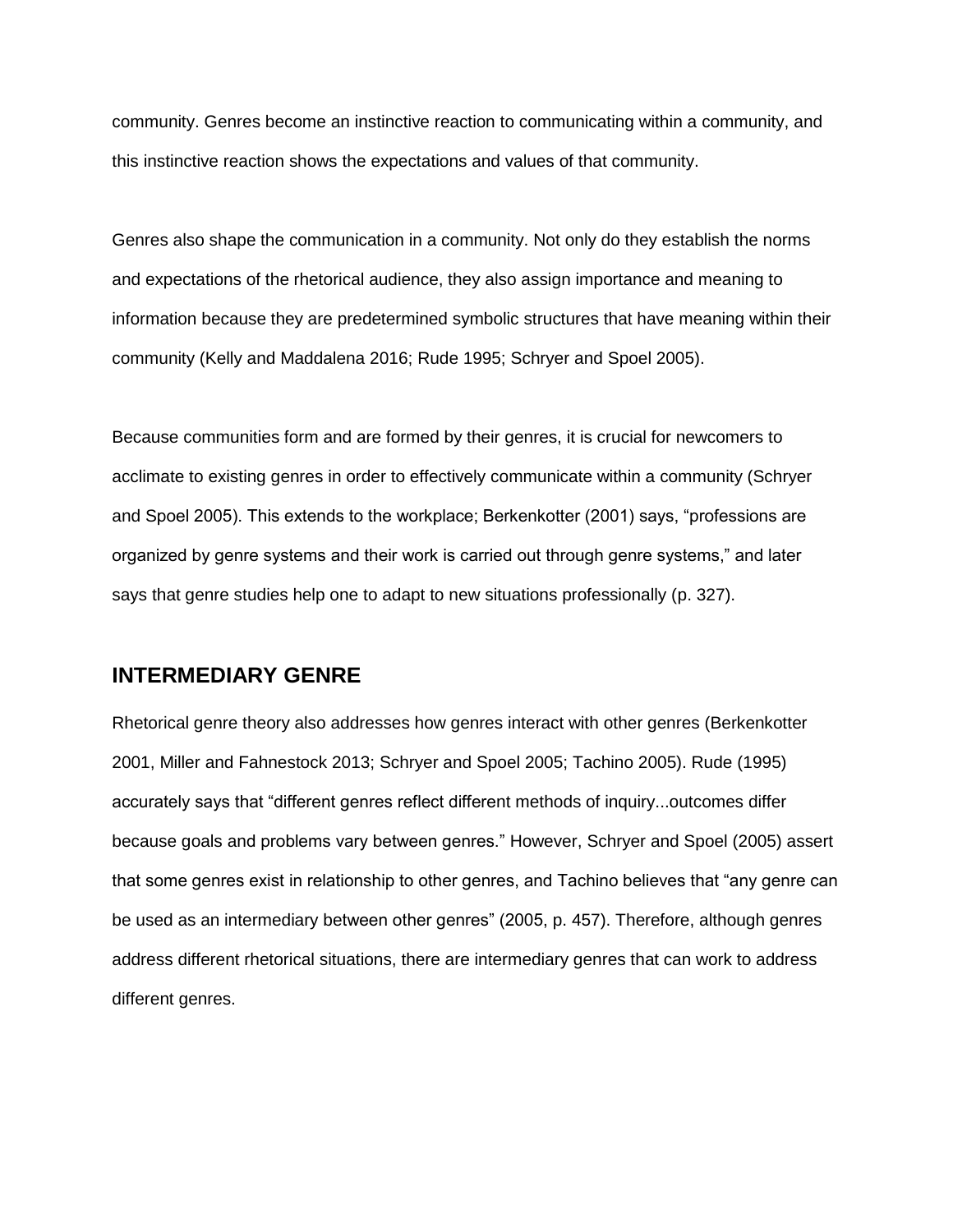## **Analysis**

When professional writers understand genres from a rhetorical perspective, they are able to communicate more effectively for their rhetorical situation. Rhetorical genres help writers choose how to form their content, communicate quickly to their audiences, and demonstrate their versatility in writing situations.

### **GENRE AND FORM SELECTION**

As professional writers choose how to appropriately communicate in their workplace, they must be able to determine what form of communication their content should take. For example, a writer who wants to write content for an automotive dealership might need to know if the information about a car should be presented in a memo, marketing flyer, or window sticker. The form the communication takes would be considered its genre.

The rhetorical genre theory asserts that genre should be understood as a social response to a recurring rhetorical situation. Therefore, genre selection should be based upon the rhetorical situation that is comprised of the audience, context, and purpose (Miller 1984).

If we understand genres rhetorically, the rhetorical situation will help professional writers choose what genre to select for any given workplace situation. Once the writer considers audience, context, and purpose, the form and style the content should take will become apparent.

#### **Audience Consideration**

When choosing a genre, the first aspect of the rhetorical situation a writer should consider is the audience. Since writing in genre is a social task, the people involved are the most important factor in communication.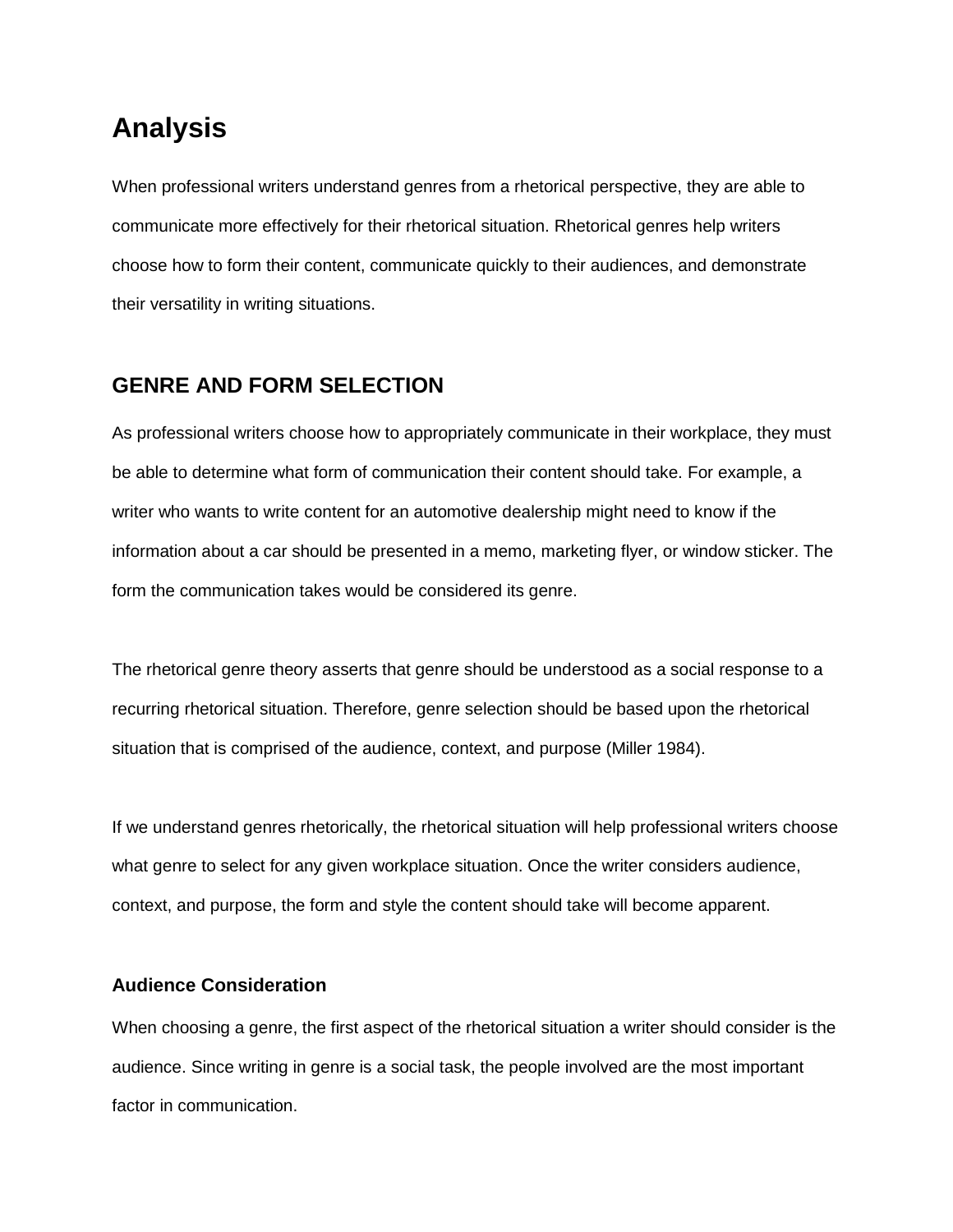Different audiences have different needs. For example, a professional writer's coworker has very different needs than a company stakeholder. The writer has to recognize what needs the audience has and use those needs to assess what genre to write in.

Audience needs are only the first thing that differentiates audiences when choosing a genre. Different audiences also have different expectations for content. A professional writer's coworker in sales might expect to receive the facts about a new product in a memo while a customer might expect to see the same facts in a marketing flyer. Less obviously, rhetorical genres can differ in style due to audience expectations. Both a coworker in sales and a manager might expect to see the content about a new product in a memo, but the salesperson would expect this memo to be an informal bulleted list of features while the manager would expect a more formal presentation including the reasons behind introducing the product.

Once the writer understands the audience's needs and expectations, the appropriate genre will also become more clear.

#### **Context Consideration**

The context is the next part of the situation the professional writer should consider when choosing a genre rhetorically.

In general, writers must consider the context in which their communication will be used. When choosing a genre, this consideration is no different. Will the information be used in a social context, in an academic context, or in an official context? The answer shows what genre to use, regardless of the content. Information about a computer application might be organized into a manual, virtual tutorial, or instructional video based on the context in which the app will be used.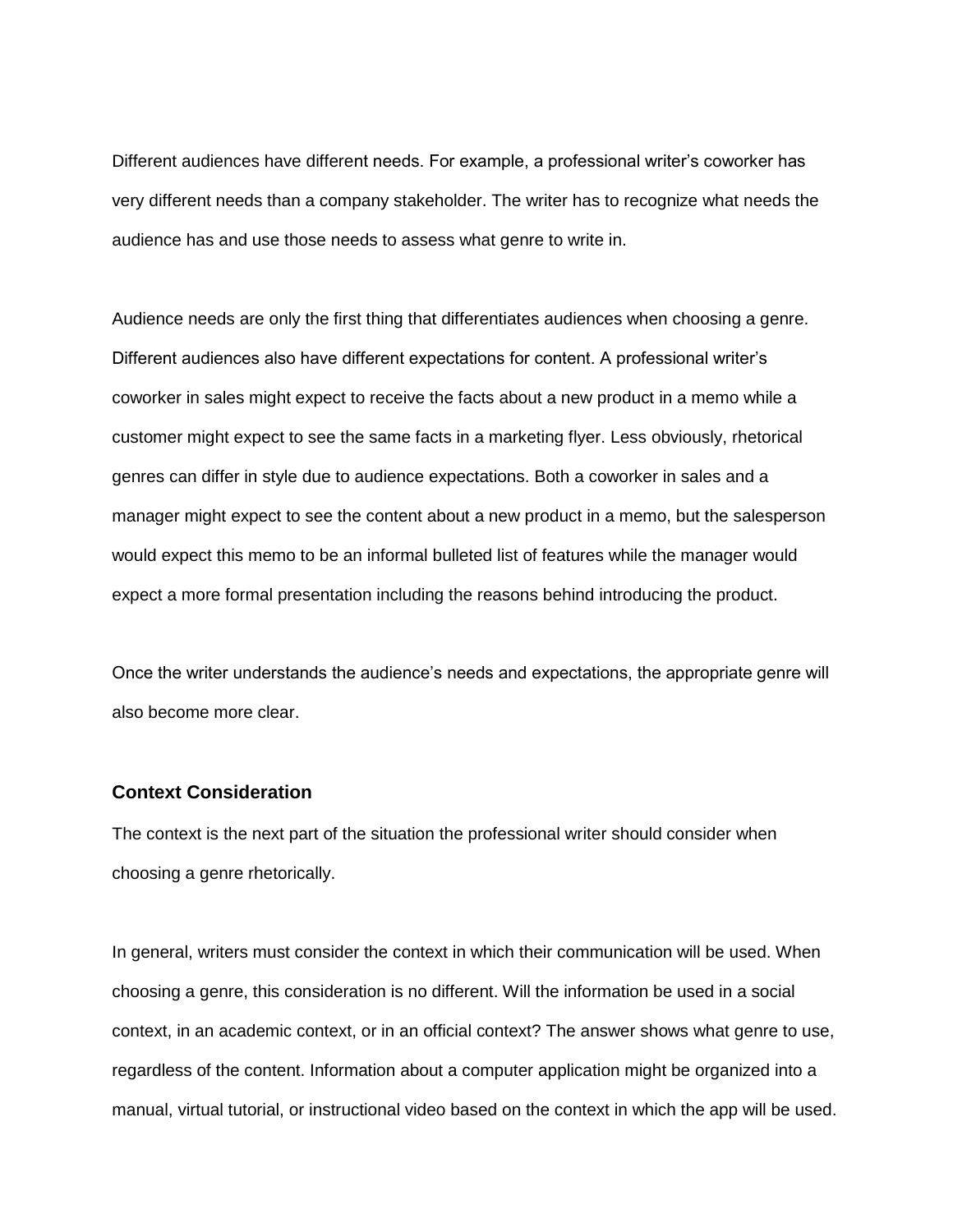The form is bound by the context. When choosing a rhetorical genre, the genre is also bound by the context.

Aside from traditional contextual considerations, rhetorical genres are affected by their community. Since genres are shaped by their communities, they are also bound by the context of that community (Berkenkotter and Huckin 1993). If a writer wants to add to the body of knowledge of a particular community such as their workplace, they must consider the context of that community and its expectations, jargon, and values. When writers are able to analyze and consider the context of their communication, they are able to create content that is meaningful to that context.

#### **Purpose Consideration**

The final aspect of the rhetorical situation a writer should consider is the purpose. This refers to the purpose that the writer has for sharing the information. Content written with the purpose to inform takes a very different shape than content with the purpose to persuade. Based upon the genre, the audience will understand more clearly what the writer is trying to communicate. For example, most people recognize that proposals are written to suggest a change while fact sheets are written to share quick information.

#### **Rhetorical Situation and Genre Selection**

Since genres shape communication, selecting a genre leads to the form content takes. Understood rhetorically, genres emerge from recurring audiences, contexts, and purposes, so once a writer considers the audience's needs and expectations, the context and community, and the purpose for communicating, the genre a writer should use becomes evident. Rhetorical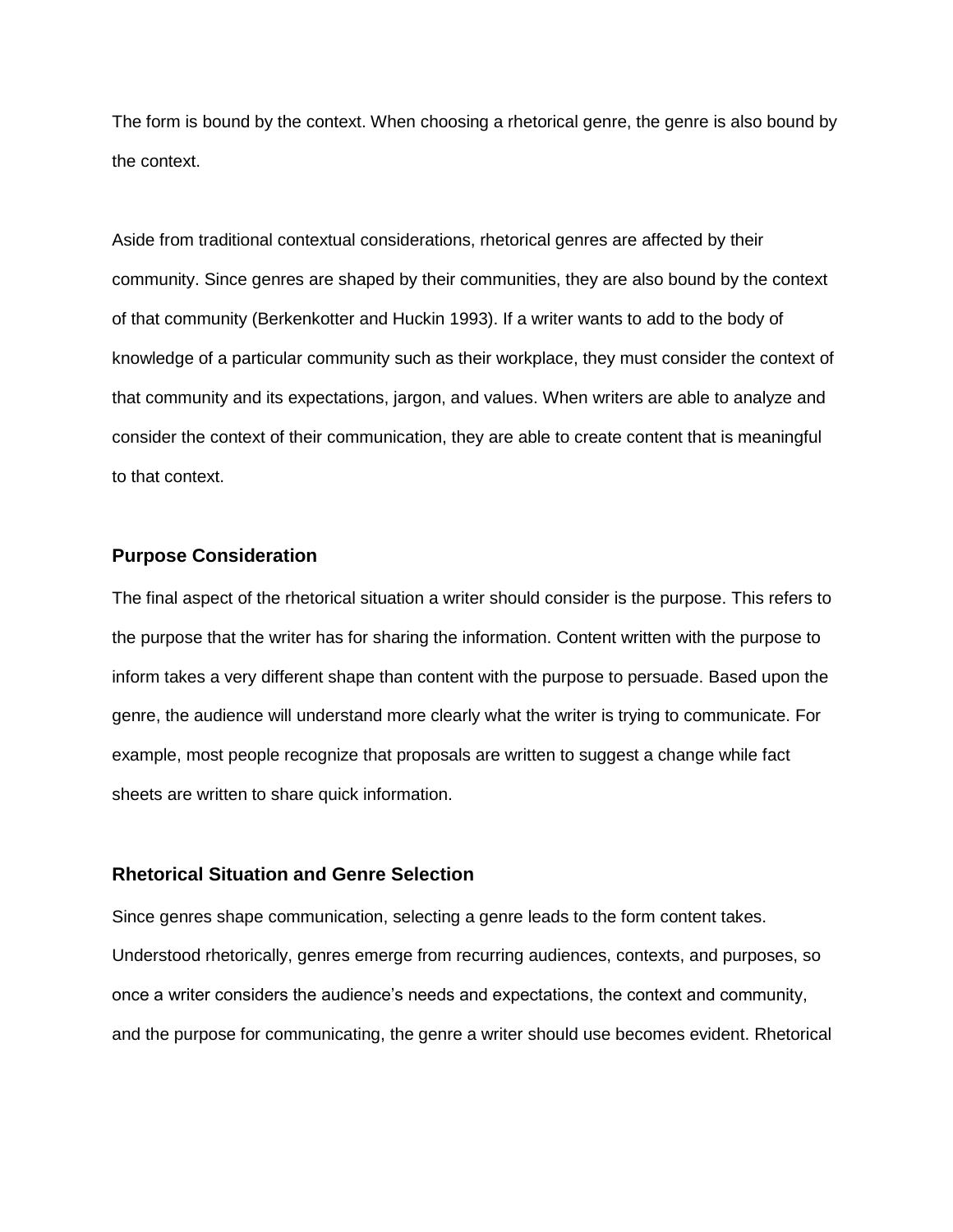genres also help the writer differentiate between situations and guide how the writer should approach each new task.

### **GENRE AND MODERN PROFESSIONAL WRITERS**

The concepts of instant gratification and versatility are important in today's workplace. Professional writers can use rhetorical genre theory to not only choose how to organize and form their content, but also to add value to their communication and occupation. Two ways rhetorical genres can add value to the workplace are through audience recognition and writing versatility.

#### **Audiences Can Use Content Instantly**

The best communication delivers content the audience wants immediately. Rhetorical genres allow a way for audiences to immediately recognize what is being communicated and to find the information they need as quickly and effectively as possible.

Since rhetorical genres encapsulate recurring situations, the audience becomes used to what they expect from a certain genre. This means that they can identify a piece of writing by its genre and thus recognize what the writer is trying to communicate. For example, consumers recognize that a resort brochure is a marketing piece meant to sell them a vacation. When writers write within an established rhetorical genre, the audience can recognize instantly what is being communicated to them.

But rhetorical genres are used for more than document categorization. They also have communal value. Because of their communal power, a rhetorical genre can emerge for a very specific audience, context, and purpose. This is particularly useful for companies' internal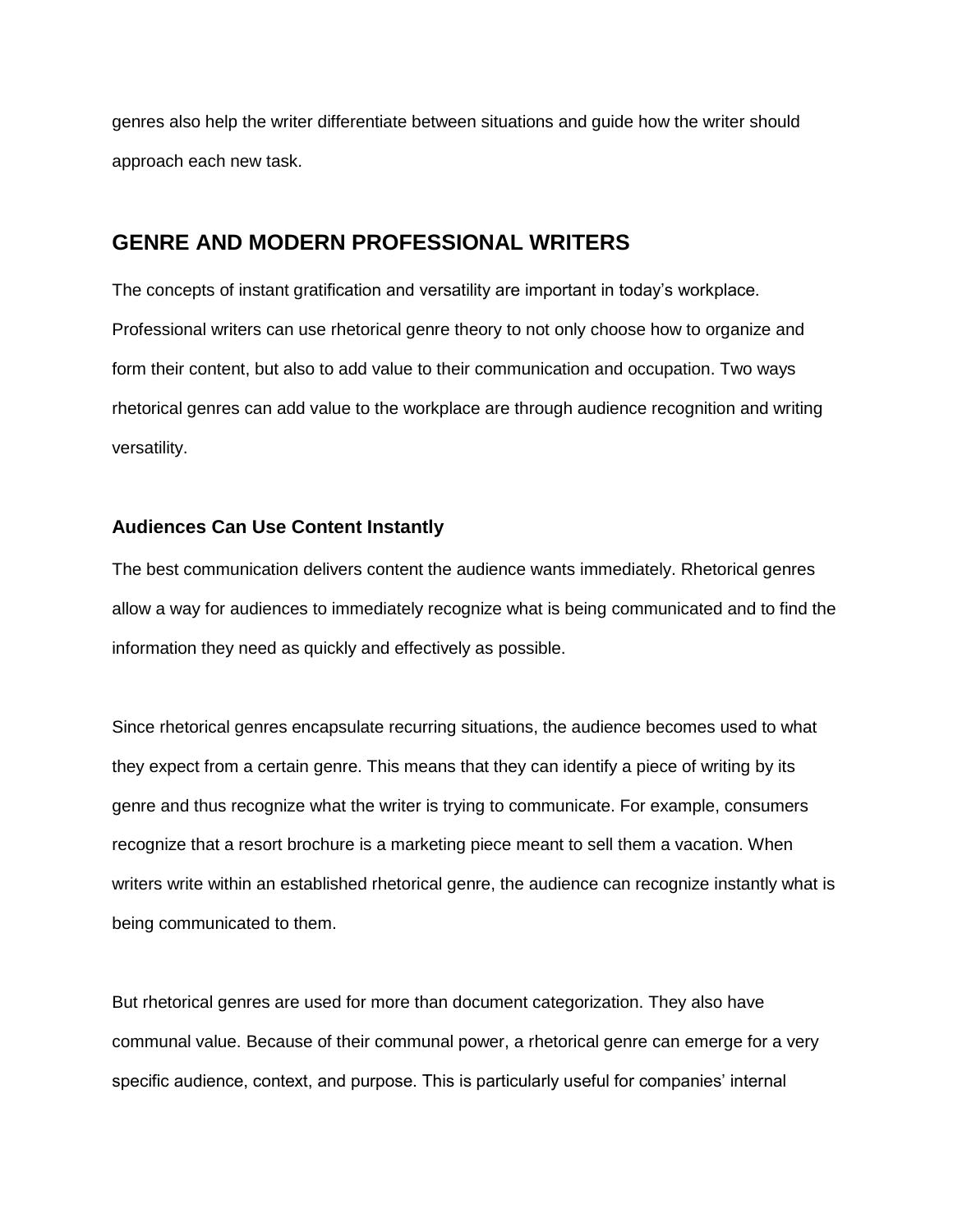communication. For example, a company consistently formats a newsletter about important changes into a monthly email for its employees. The employees will soon be able to identify what the email is about and understand what is being communicated to them. This same email might look odd to external audiences, but it makes sense within its community.

Genres not only help the audience identify and understand content, but they also help audiences find the information they need quickly. Once they recognize the genre, audience members will have expectations for that genre's format as well as its content. They will thus be able to recognize and locate the information that is most beneficial to them. If the newsletter from the last example is broken into updates by department, an employee should quickly be able to locate the content that is useful for their department. Genres can help users find information because the communication fits a recurring situation that is now recognized and accepted by the audience.

If a writer decides to write outside of a genre, they jeopardize the audience's comprehension. In the case of the monthly newsletter, the company should not drastically reformat the email because their employees might not recognize it as something valuable to their everyday duties. Furthermore, the new format might hinder the employee's ability to find the information that is meaningful to them, and they might get frustrated and no longer read the newsletter. Rhetorical genres give writers credibility with their audiences as well as provide audiences with reliable information.

Since the goal of writing rhetorically is to give the audience the information they need as quickly and effectively as possible, rhetorical genres are crucial to communication success. They allow the user to recognize what is being communicated to them and find the information they need quickly, and they meet user expectations so that they will continue to use the document.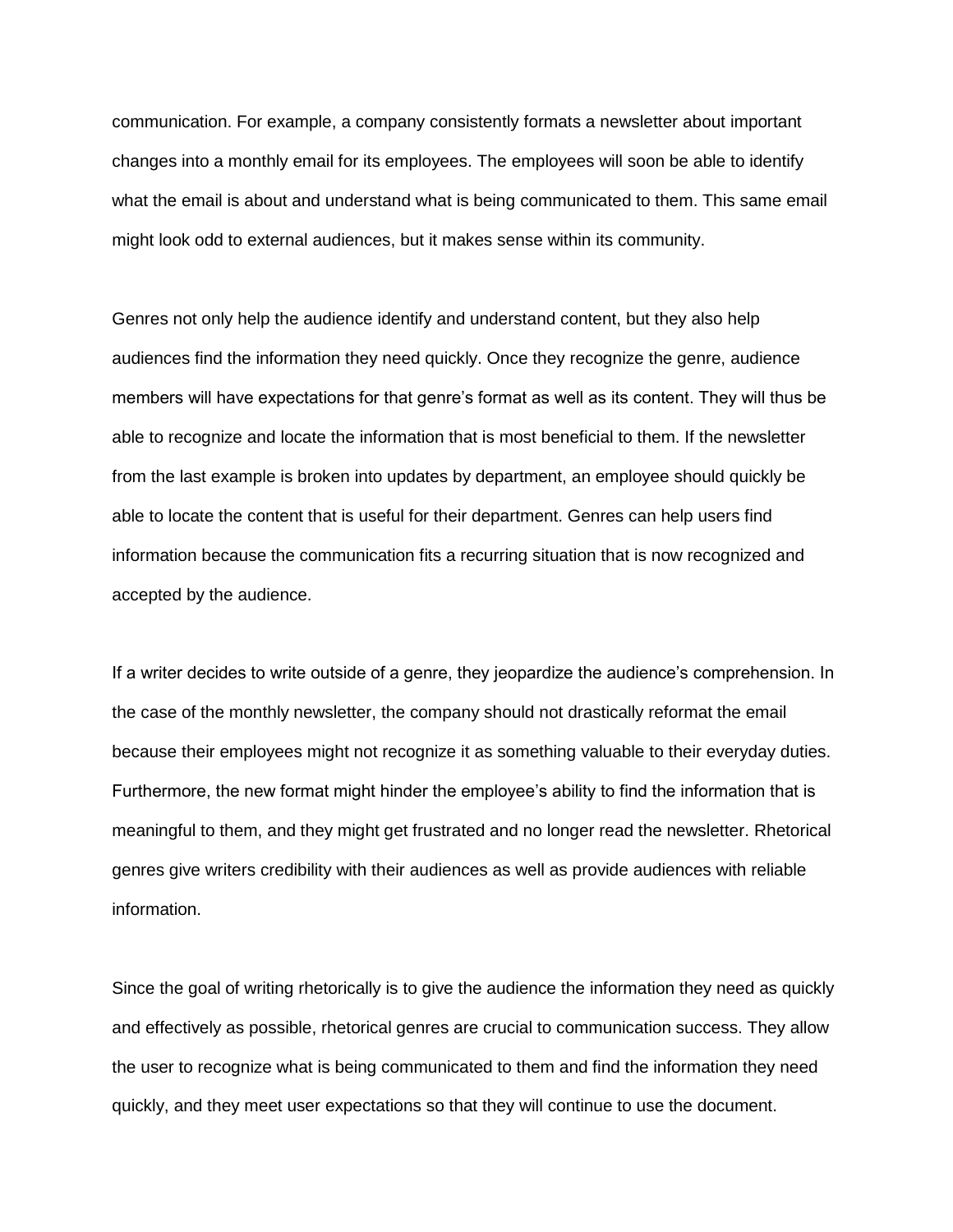#### **Writers Can Demonstrate Versatility**

Rhetorical genres also enable professional writers to demonstrate their versatility. Because rhetorical genres help writers choose the form of their content, they help the writers organize different types of writing and write for many different situations, enabling writers to show that they can write for different contexts and audiences in various forms.

Genres are mediating tools, so they help professional writers mediate between content and the rhetorical situation (Frow 2007). Because they mediate, genres empower the professional writer to communicate the same content and ideas to different audiences and contexts.

Since genres allow professional writers to write effective communication that is meaningful for any audience, professional writers should be able to write in any genre once they understand the rhetorical situation. Genres are flexible, and as long as they understand the rhetorical situation, writers can also be flexible. So when professional writers demonstrate that they can create meaningful content for any audience and context, they show their employers and coworkers that they are versatile and adaptable to ever-changing communication situations.

## **Conclusion**

The rhetorical genre theory provides a strong framework for professional writers. Understood rhetorically, genre is more than a tool for identifying types of communication; genres are communicative, mediative, dynamic, communal tools that the professional writer should use in his or her everyday work. Genres emerge as social responses to recurring rhetorical situations and help to define a community's communication. As such, professional writers should use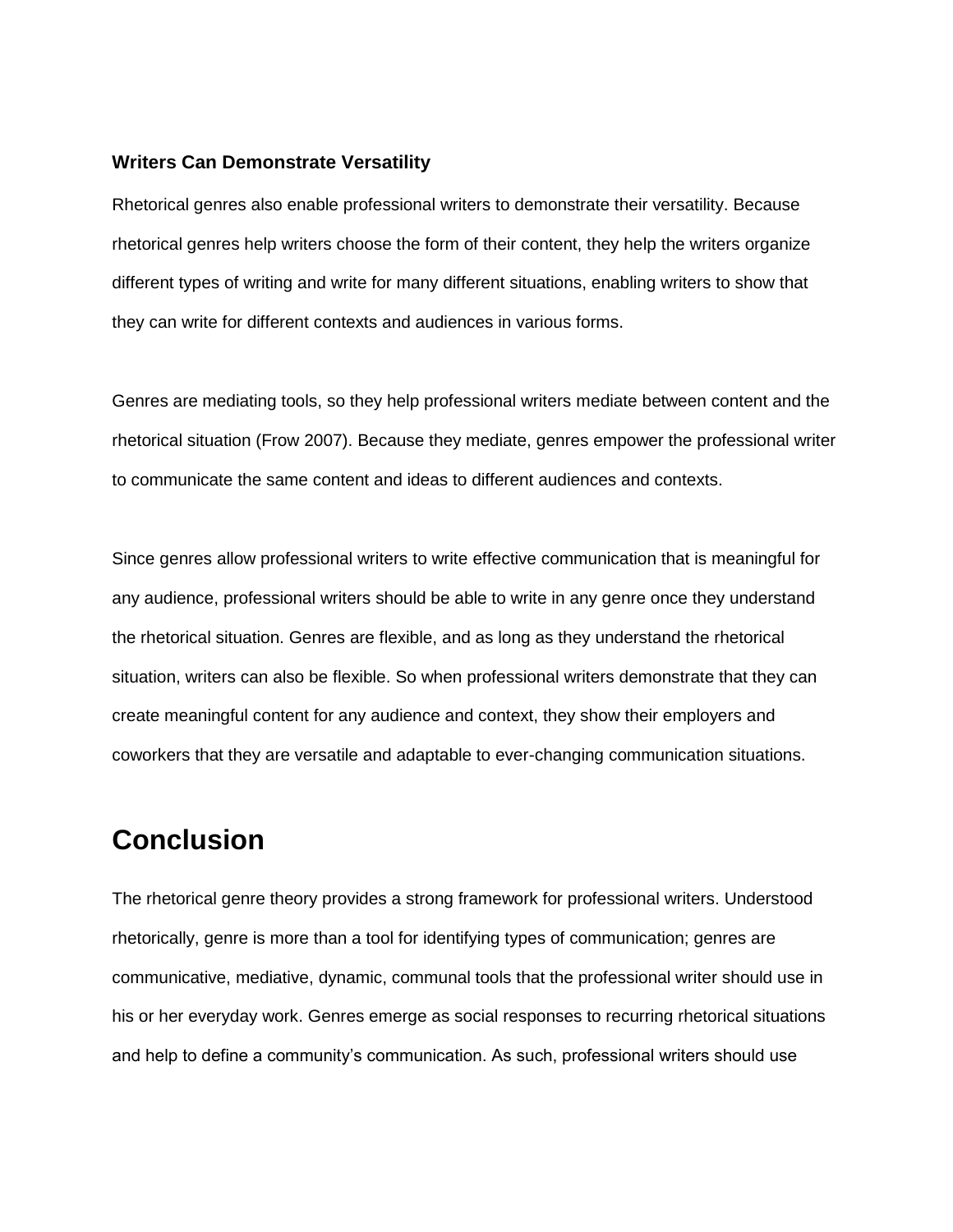rhetorical genres to appropriately respond to a recurring situation within their community, regardless of whether that community is within their company or is comprised of their users.

Modern professional writers can use rhetorical genres to shape their communication and select the form their content should take. Writers can do this when they consider the rhetorical situation: the audience, context, and purpose. This strategy aligns with rhetorical purpose and genre theory and allows writers to narrow their scope and select the appropriate genre while still differentiating between situations.

Finally, professional writers can add value to their workplace by using rhetorical genres. Genres help writers create meaningful communication audiences instantly recognize and locate, and genres allow writers a unique way to demonstrate their ability to effectively communicate in many different forms.

The modern professional writing field is always adapting to fit the business world. With rhetorical genres, professional writers can equip themselves to address any situation that might arise in their ever-changing workplace.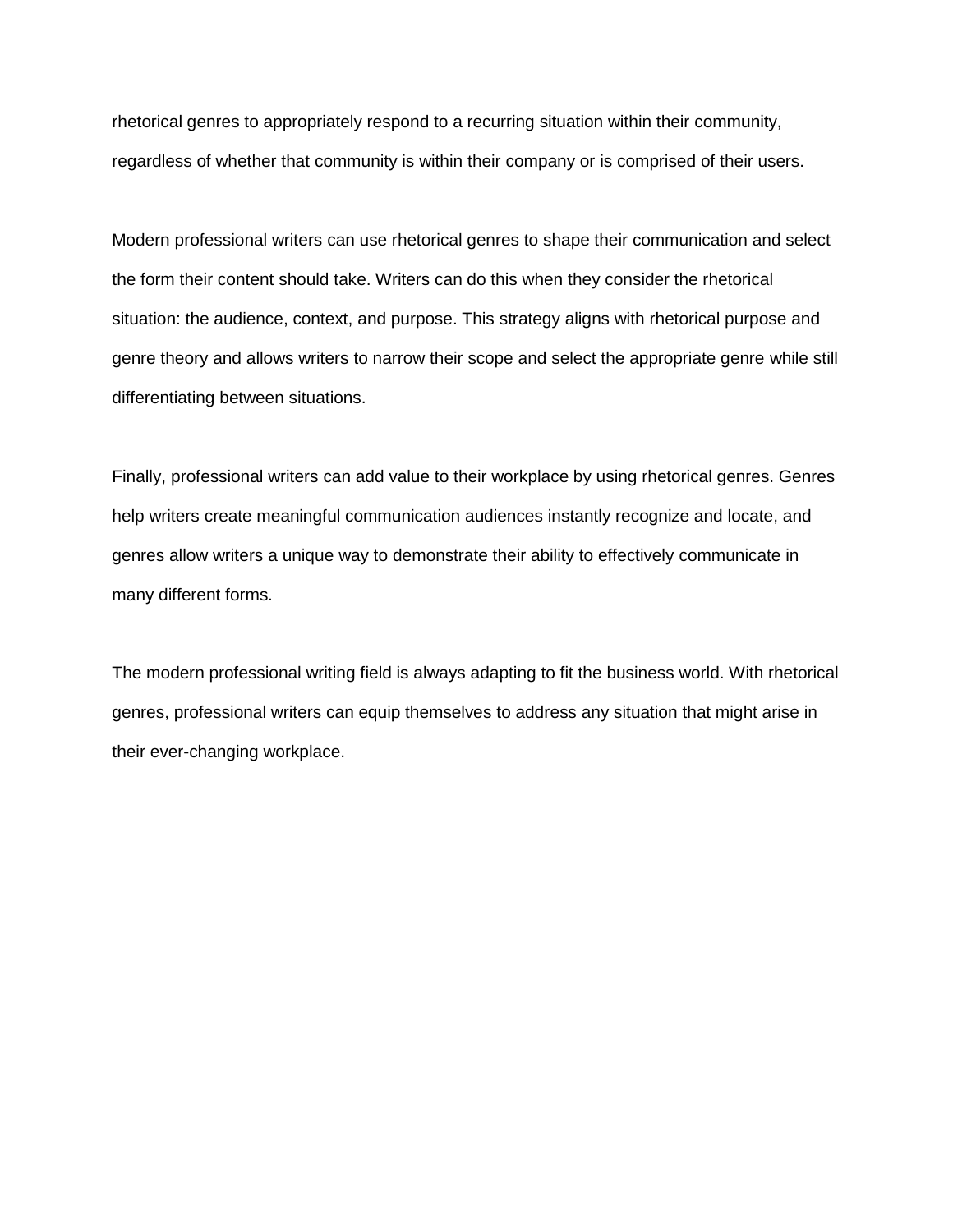## **Bibliography**

Artemeva, Natasha. "Toward a Unified Social Theory of Genre Learning," *Journal of Business and* 

*Technical Communication* (2008): 160-185.

- Berkenkotter, Carol. "Genre Systems at Work," *SAGE Social Science Collections* (2001): 326-349.
- Berkenkotter, Carol, and Thomas N. Huckin. "Rethinking Genre from a Sociocognitive Perspective." *Written Communication* (1993): 475-509.

Cirocki, Andrzej. "Genre theory: A Horn of Plenty for EFL Learners ." *Nordic Journal of English Studies* (2010): 78-99.

Frow, John. "Reproducibles, Rubrics, and Everything You Need: Genre Theory Today." *PMLA* (2007): 1626-1634.

Kasperova, Larisa T. "The Impact of the Internet on Genre and Stylistic Features of Media Texts."

*Global Media Journal* (2016): 1-4.

Kelly, Ashley R, and Kate Maddalena. "Networks, Genres, and Complex Wholes: Citizen **Science** 

and How We Act Together through Typified Text." *Canadian Journal of Communication* (2016): 287-303.

Lewis, Justin. "Content Management Systems, Bittorrent Trackers, and LargeScale Rhetorical Genres: Analyzing Collective Activity in Participatory Digital Spaces." *Journal of* 

*Technical* 

*Writing and Communication* (2016): 4-26.

Miller, Carolyn. "Genre as Social Action." *Quarterly Journal of Speech* (1984): 151-167.

Miller, Carolyn R., and Jeanne Fahnestock. "Genres in Scientific and Technical Rhetoric." *Poroi* (2013): 1-4.

Rude, Carolyn D. "The Report for Decision Making: Genre and Inquiry." *Journal of Business and Technical Communication* (1995): 170-205.